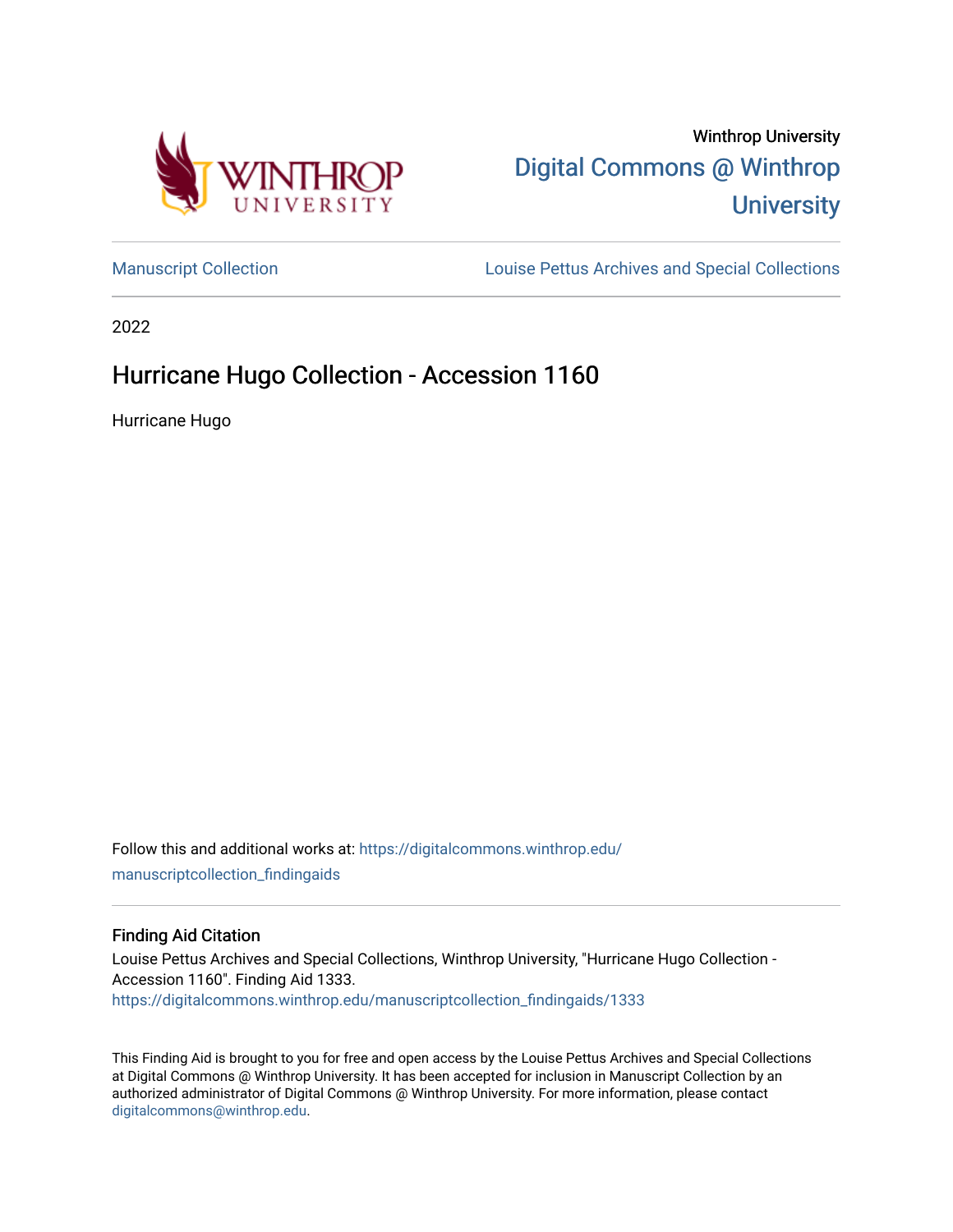### **WINTHROP UNIVERSITY LOUISE PETTUS ARCHIVES & SPECIAL COLLECTIONS**

### **MANUSCRIPT COLLECTION**

## **ACCESSION 1160**

### **HURRICANE HUGO COLLECTION**

1989

HH

100 pieces

(see Accession Record)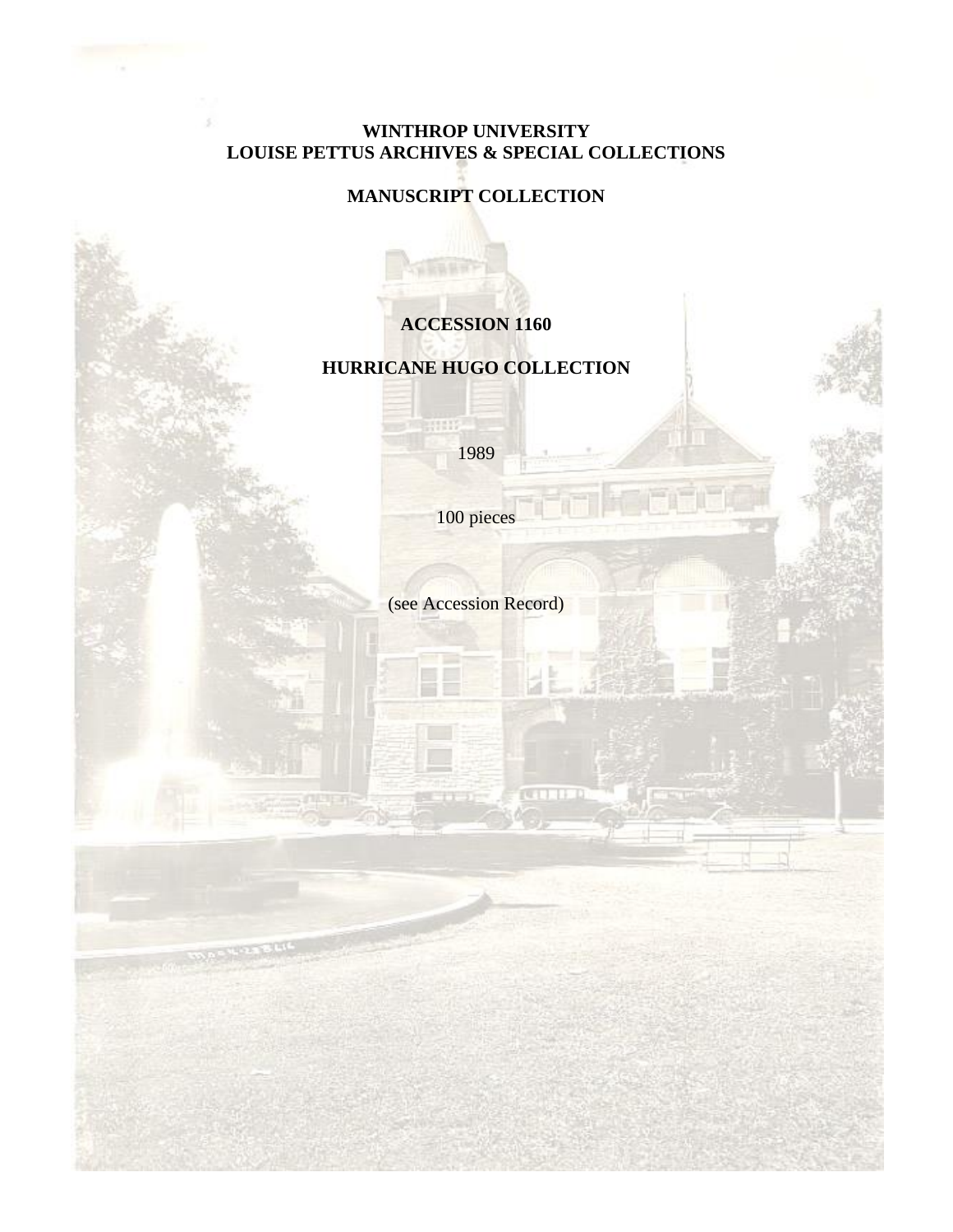#### **WINTHROP UNIVERSITY LOUISE PETTUS ARCHIVES & SPECIAL COLLECTIONS**

#### **MANUSCRIPT COLLECTION**

ACC. NO.: **1160** PROCESSED BY: Anna Gray Megan Thompson, Andrew Johnston ADDITIONS: \_\_\_-\_\_\_-\_\_\_ DATE: Nov. 4, 2002, Sept. 14, 2004, & May 9, 2022 NO. OF SECTIONS: 2

#### **HURRICANE HUGO COLLECTION**

**I**

The Hurricane Hugo Collection was donated to the Louise Pettus Archives and Special Collections by Ron Chepesiuk in 1989, Ross Webb in 2002, and Linda D. Williams in 2021. Ron Chespsiuk donated 52 pieces, Ross Webb donated 48 pieces, and Linda D. Williams donated two bound volumes.

> Linear feet of shelf space: 0.50 Approx. no. of pieces: 100

Restrictions: Open to researchers under the rules and regulations of the Louise Pettus Archives & Special Collections at Winthrop University.

Literary Rights: For information concerning literary rights please contact the Louise Pettus Archives & Special Collections at Winthrop University.

Scope and Content Note: **This collection consists of newspapers and other publications related to Hurricane Hugo. Hurricane Hugo was a category 5 hurricane that made landfall near Charleston, SC and was still classified as a hurricane with 80 MPH wind gusts as it moved inland through York County. Hurricane Hugo was the costliest hurricane in U. S. History at the time and this collection chronicles the aftermath of Hurricane Hugo with a focus on the damage caused by Hugo in the York County, SC and Mecklenburg County, NC.**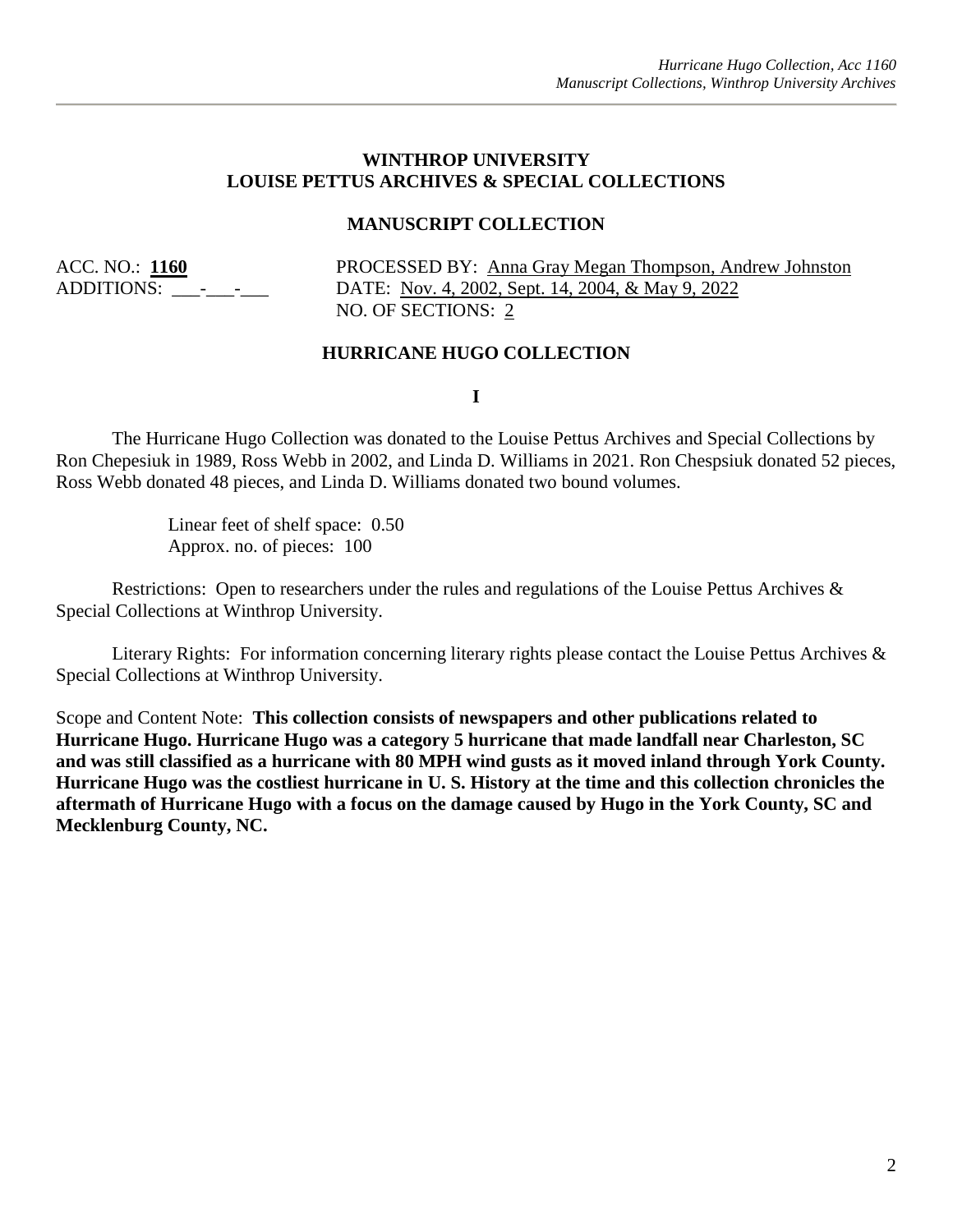### **II**

## **LIST OF PUBLICATIONS**

#### **Books**

- 1. *The News and Courier*/*The Evening Post.* …*And Hugo was his name: Hurricane Hugo, A Diary of Destruction September 21, 1989*: C. F. Boone Publishing Co.: Sun City West, AZ, 1989.
- 2. *The State*. *Hugo!* State Printing Company: Columbia, S.C., 1989.

| <b>Newspapers</b>                 | <u>Date</u>        |
|-----------------------------------|--------------------|
| The Charlotte Observer            | September 20, 1989 |
| The Herald                        | September 20, 1989 |
| The York Observer                 | September 20, 1989 |
| The Herald                        | September 21, 1989 |
| The Charlotte Observer (portions) | September 22, 1989 |
| The Charlotte Observer            | September 23, 1989 |
| The Herald                        | September 23, 1989 |
| The York Observer                 | September 23, 1989 |
| The Herald                        | September 24, 1989 |
| The Herald (portions)             | September 25, 1989 |
| The York Observer                 | September 25, 1989 |
| The York Observer                 | September 26, 1989 |
| The Charlotte Observer            | September 27, 1989 |
| The York Observer                 | September 27, 1989 |
| The Charlotte Observer            | September 28, 1989 |
| <i>The Herald</i> (portions)      | September 28, 1989 |
| The Charlotte Observer            | September 29, 1989 |